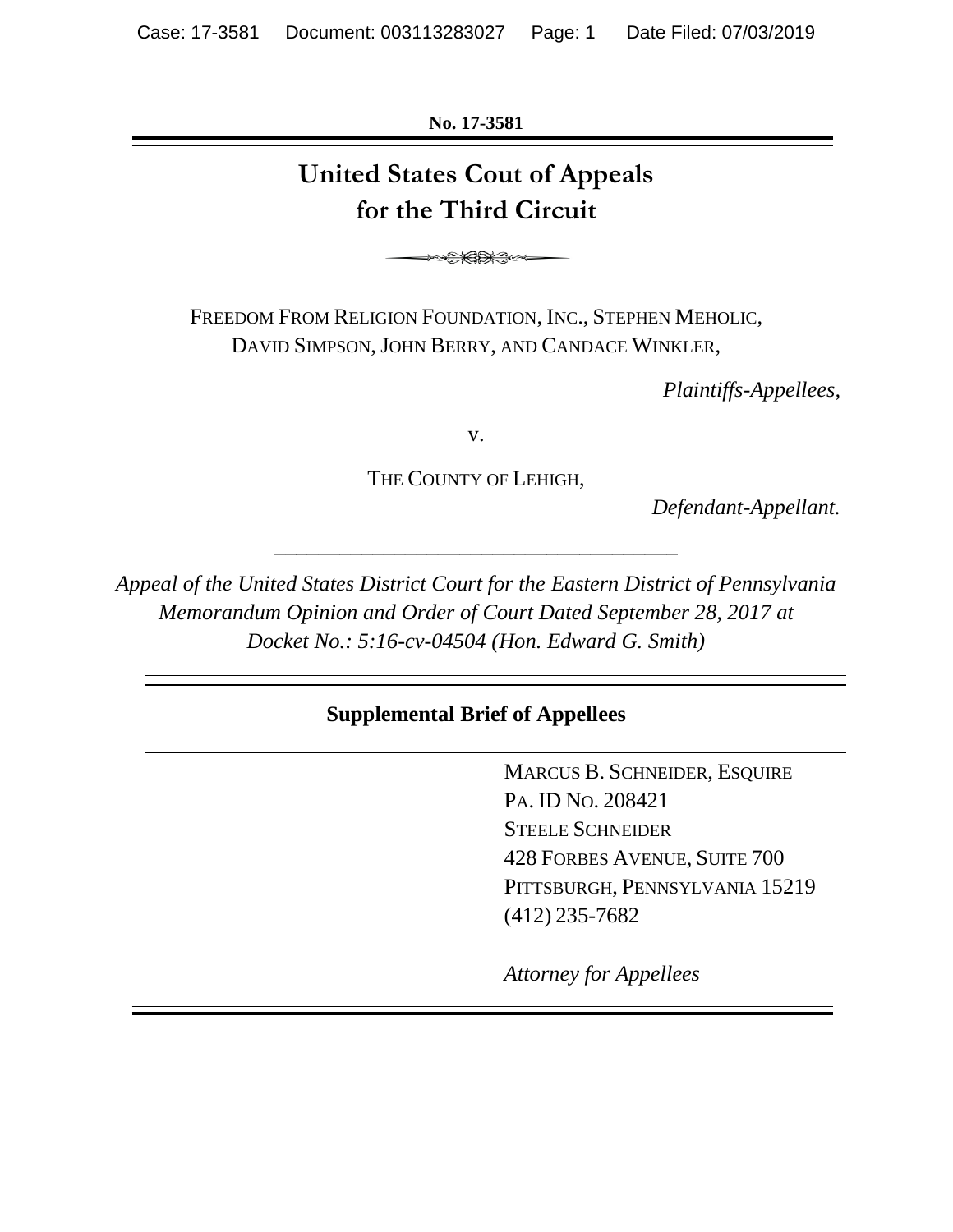# **Table of Contents**

| $\mathbf{I}$ . | <i>American Legion's</i> impact on this case is limited because                                                       |
|----------------|-----------------------------------------------------------------------------------------------------------------------|
| П.             | American Legion does not create a new legal framework for                                                             |
| Ш.             | Even if <i>American Legion</i> provides an alternative framework<br>for considering this case, the Lehigh County Seal |
|                |                                                                                                                       |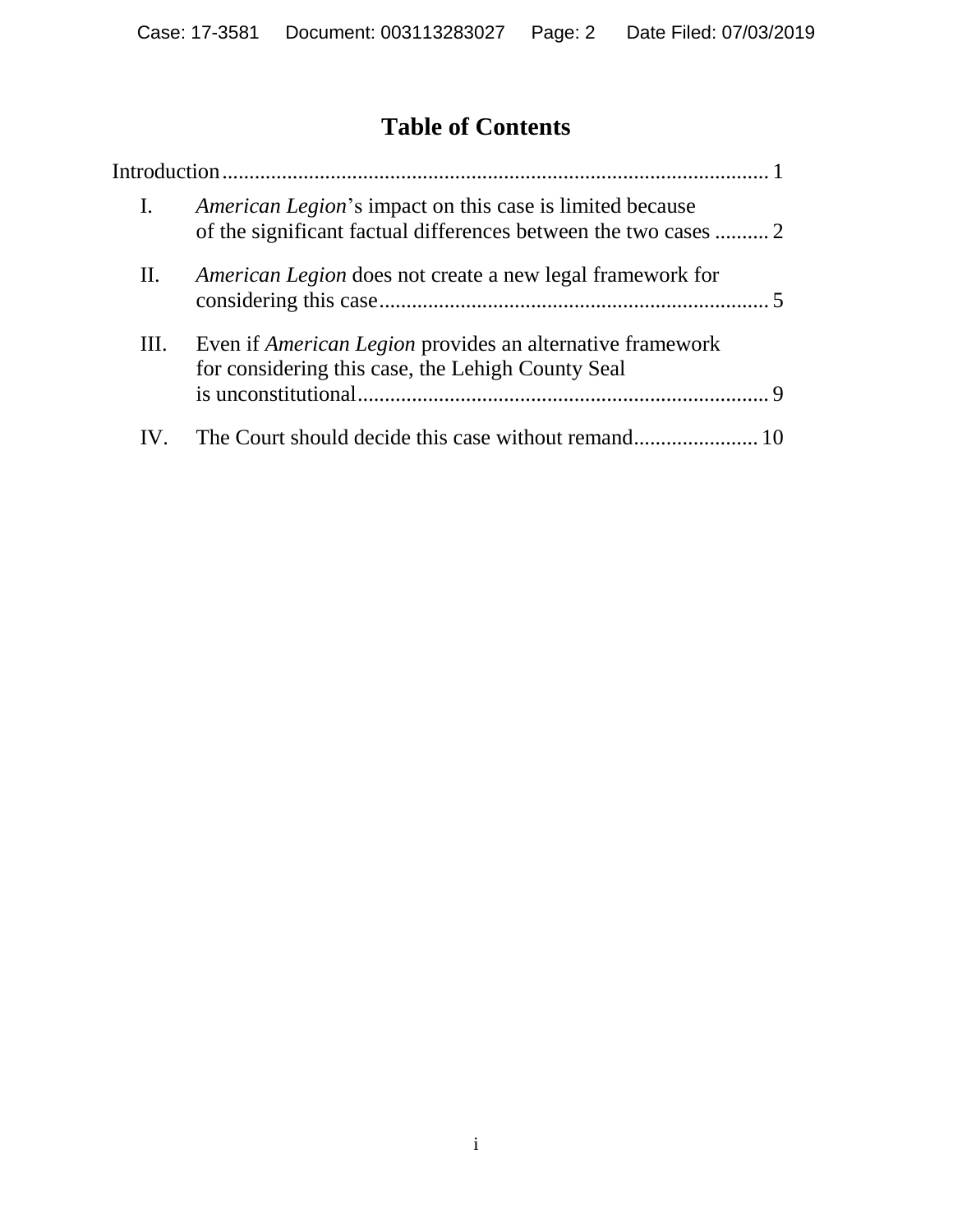#### **INTRODUCTION**

More than any particular Establishment Clause analysis, the unique factual record in this case dictates that the Lehigh County seal is unconstitutional. The Latin cross-adorned seal at issue is *the symbol of government*, intimately and unmistakably linking the County with Christianity. The record reveals that the Commissioner-designer of the seal included the centrally-located cross for this very reason. It further shows that the cross's Christian meaning has not changed over time; the seal's continued use still sends the message that Lehigh County is a Christian county. The County's intent and success in sending this message of Christian endorsement are unconstitutional under the principles of purpose and endorsement embodied in this Court's *Lemon-*endorsement framework.

*American Legion v. American Humanist Association* does not change this result. Like *Van Orden v. Perry* before it, *American Legion* merely provides that in religious display cases featuring uniquely secular histories and contexts, an exercise of legal judgment is more useful than *Lemon*'s framework. But the facts here do not identify a unique history. As *McCreary County v. ACLU of Kentucky* and the other circuit court cases considering seal challenges demonstrate, considerations of purpose and endorsement govern cases like this one.

What *American Legion* does show is just how much history and context is necessary to secularize a Latin cross. In *American Legion*, it took a world war and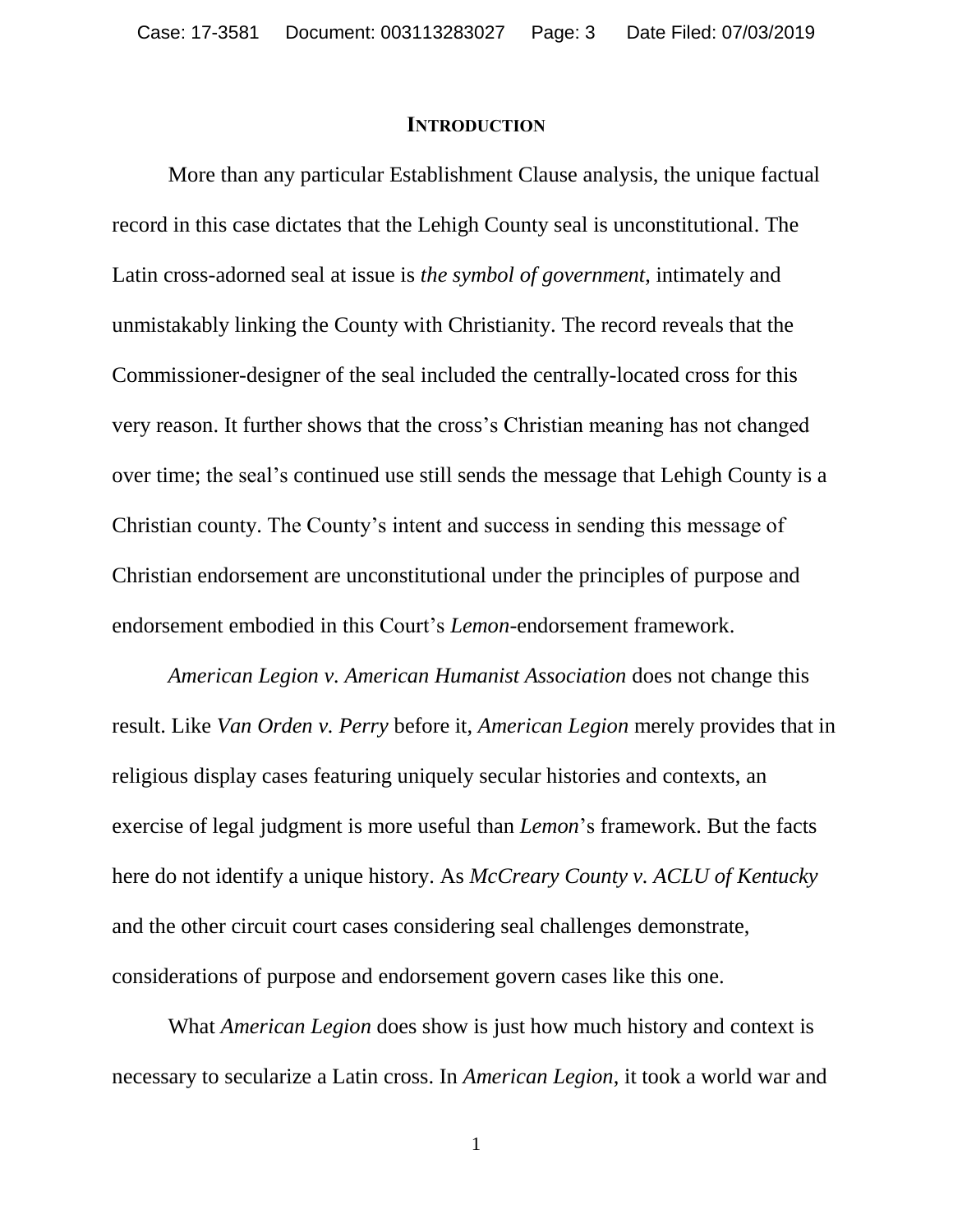decades of literature, poetry, and commemoration featuring the cross in honor of World War I veterans to secularize a war memorial. Only with this extensive history, borne out by a robust record featuring expert reports discussing the cross's use as a World War I symbol, did the Court eschew *Lemon* and uphold the display.

In contrast, on the thin but damning record in this case, the Court must find the cross's inclusion on the seal unconstitutional. Given the County's expressly Christian purpose in adopting the seal, its reliance upon this original purpose in electing to maintain the seal, and its inability to provide evidence demonstrating that this particular Latin cross has been imbued with an alternative, secular meaning, the seal cannot pass muster under the Establishment Clause. On this record, no presumption of constitutionality is due, and any presumption afforded is overcome. The Court should find this particular seal unconstitutional and deny any attempt by the County to remand the case to augment the record.

### **I.** *American Legion***'s impact on this case is limited because of the significant factual differences between the two cases.**

In *American Legion*, the Court found the Bladensburg community erected the Latin cross war memorial to honor local soldiers killed in the First World War. *Am. Legion v. Am. Humanist Ass'n*, No. 17-1717, slip op. at 6. This purpose was spelled out by the inclusion of a bronze plaque identifying the 49 local soldiers to whom the monument was dedicated and by the inclusion of the words "Valor," "Endurance," "Courage," and "Devotion" on the memorial's base. *Id.* at 6-7. The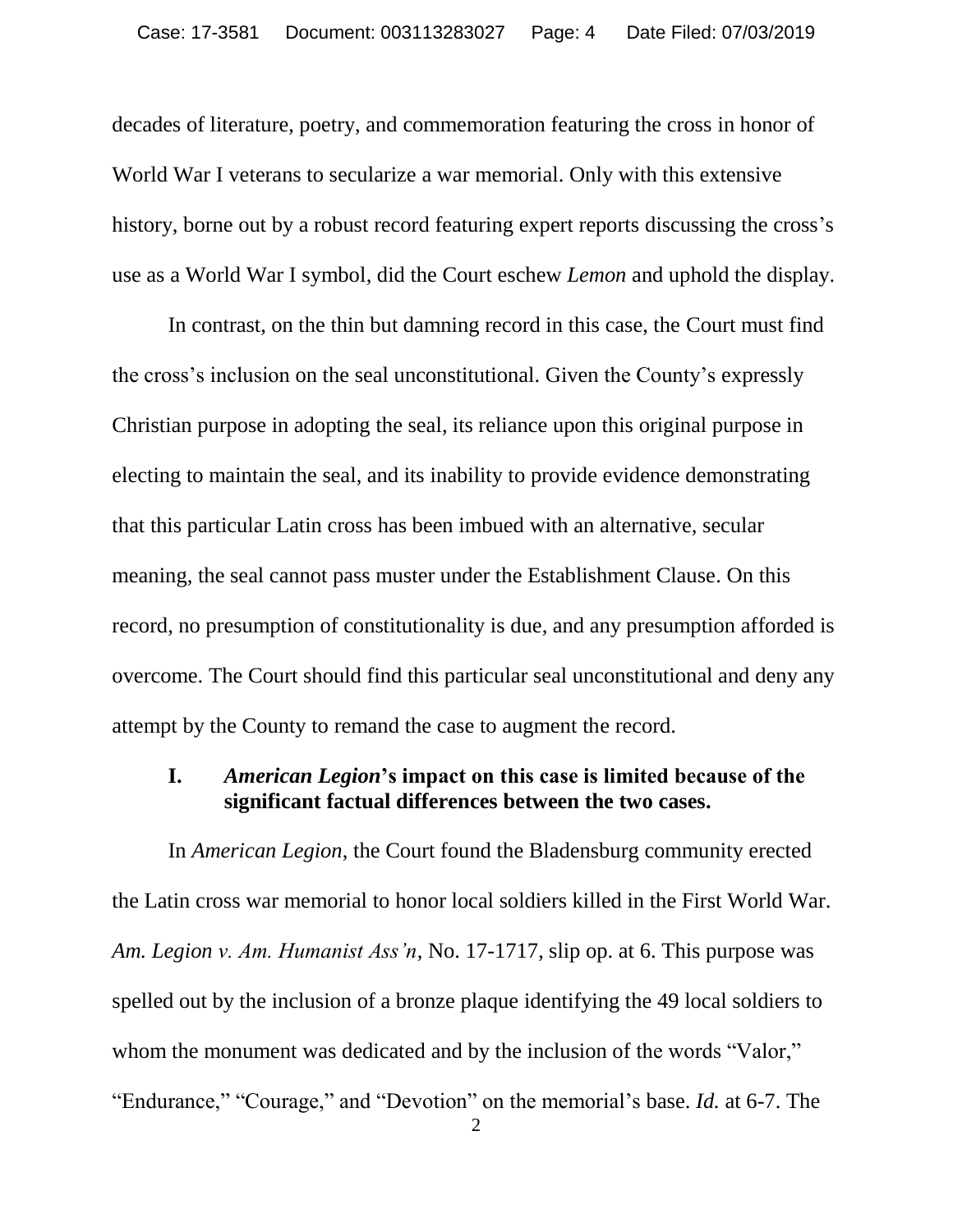Court found this design "unsurprising" because the cross was "so widely associated with" the war.<sup>1</sup> *Id.* at 6.

This historical link between the war and the memorial was critical in the Court's Establishment Clause analysis. When used in World War I memorials erected while the nation was mourning, the Court found the cross to be a "symbol of the[] sacrifice" of American soldiers killed in the war. *Id.* at 28. For the Bladensburg Cross, the Court found that, "[a]s long as [the memorial was] retained in its original place and form" it would also speak of the community that erected and maintained the monument. *Id.* Importantly, the Court noted that while the memorial's Latin cross may have conveyed a symbolic reference to faith, that faith was associated with the fallen soldiers, not the government. *Id.* at 23, 30.

Here, the history and context of the prominent Latin cross at the center of the Lehigh County seal stands in stark contrast to that of the roadside memorial in *American Legion*: this seal's meaning and purpose for inclusion are not secular. According to County Commissioner Hertzog, who designed the seal, the cross signifies "Christianity and the God-fearing people which are the foundation and backbone of [Lehigh] County." App. 99. Under threat of litigation, the present-day

<sup>&</sup>lt;sup>1</sup> The plurality decision examined the "close link" between the "plain Latin cross" and World War I in Parts I.A., I.B., II.C., and III. In doing so, the Court discussed historical examples of the use of the Latin cross to honor World War I veterans and reference to the cross in culture and literature.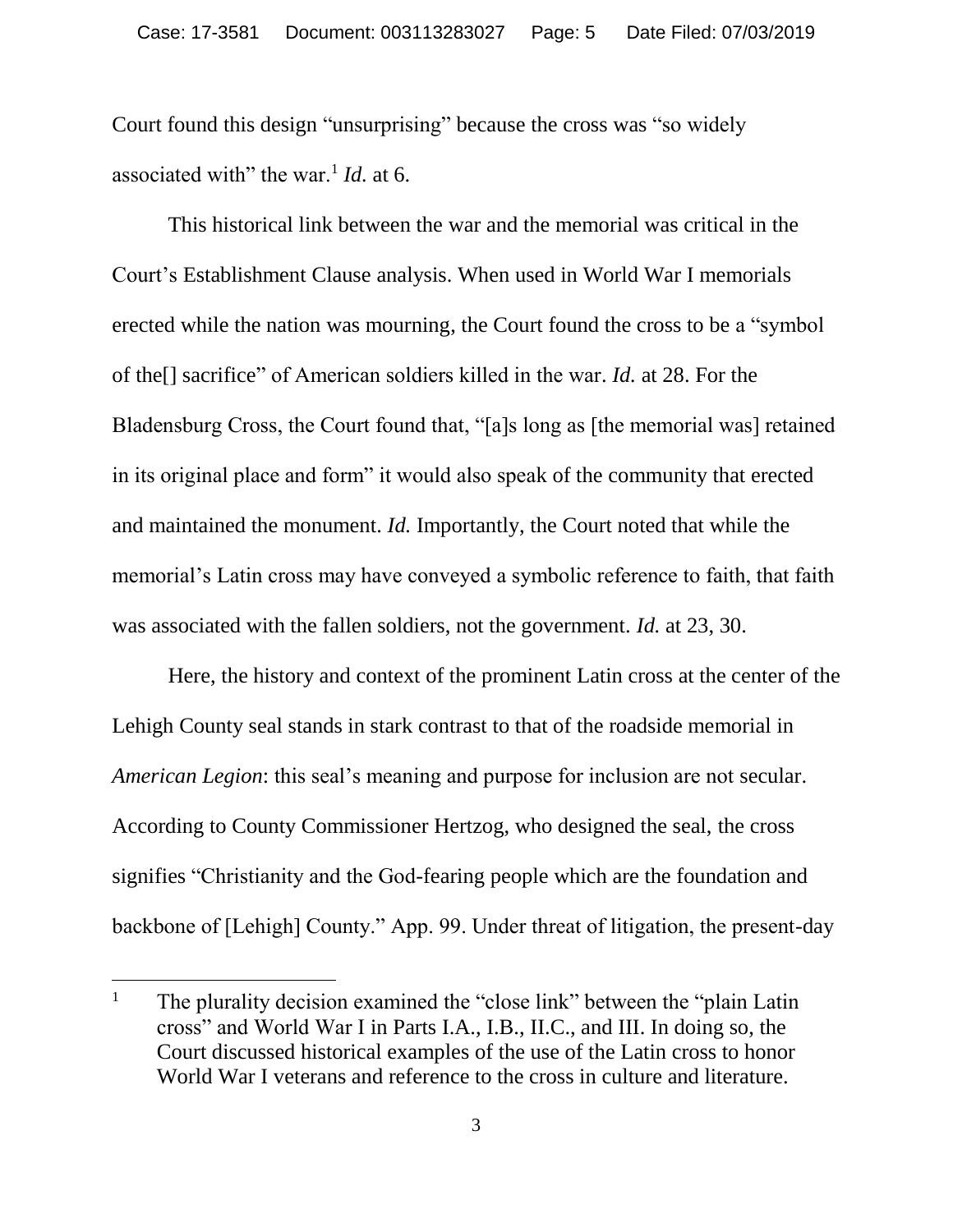Commissioners voted to keep the Latin cross based upon their claimed conclusion that the cross is secular because it "honors the original settlers of Lehigh County who were Christian." App. 310. But the County has never produced evidence supporting this historical claim. Instead, when challenged by the Plaintiffs, the County conceded its claim was based solely upon Commissioner Hertzog's comments, which explicitly indicate an improper purpose of Christian endorsement. App. 78, 266-267.

Two other factual differences distinguish this case from *American Legion*. First, unlike the roadside war memorial, the Lehigh County seal has not been retained in its original place and form. The seal has been and continues to be placed throughout the County. Second, the religious message of the seal's cross links directly to the government itself because the seal is *the government's chosen symbol*. There is no non-governmental third party to whom the seal's Christian endorsement can be attributed. *Cf. County of Allegheny v. ACLU*, 492 U.S. 573, 661 (1989) (Kennedy, J., concurring and dissenting) ("erection of a large Latin cross on the roof of city hall . . . would place the government's weight behind an obvious effort to proselytize on behalf of a particular religion") (citing *Friedman v. Board of County Comm'rs of Bernalillo County*, 781 F.2d 777 (10th Cir. 1985) (en banc). The County announces its deliberate affiliation with the symbol at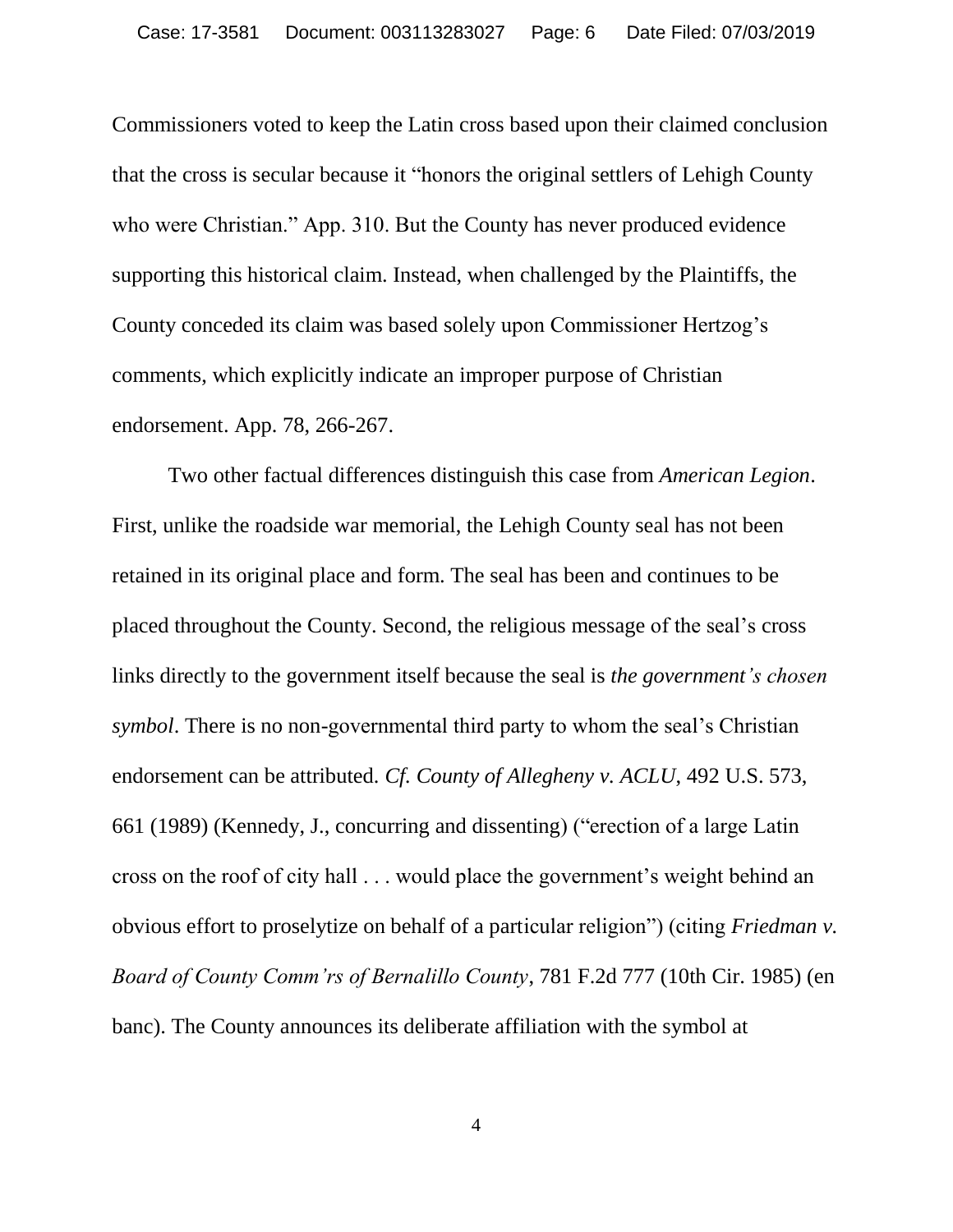commissioner meetings by displaying its seal on each of the several television monitors facing the citizens in attendance. App. 155.

These stark differences are important because the specific facts in a given case play an important role in determining which Establishment Clause framework applies. Because the record in this case includes evidence that the County acted with an improper religious purpose in adopting and maintaining its seal and because the County failed to provide historical and contextual evidence suggesting that its Latin cross has unique and secular importance to Lehigh County, the principles embodied in *McCreary* and this Court's *Lemon*-endorsement framework are better suited for these facts than the *American Legion* analysis.

### **II.** *American Legion* **does not create a new legal framework for considering this case.**

Although *American Legion* was decided without application of *Lemon*, the fractured decision did not discard *Lemon* or the longstanding Establishment Clause principles that underlie it. Justice Alito criticized *Lemon* most directly in his plurality opinion at Parts II.A. and II.D., in which he was joined by only three other justices. <sup>2</sup> *Am. Legion*, slip op. at 12-16, 24-25. Thus, the criticism of *Lemon* 

<sup>2</sup> Justice Kagan, who joined in the remainder of Justice Alito's opinion, specifically declined to join on these two sections and noted in her concurrence that *Lemon*'s "focus on purposes and effects is crucial in evaluating government action" in the Establishment Clause sphere. *Am. Legion*, slip op. 1-2 (Kagan, J., concurring).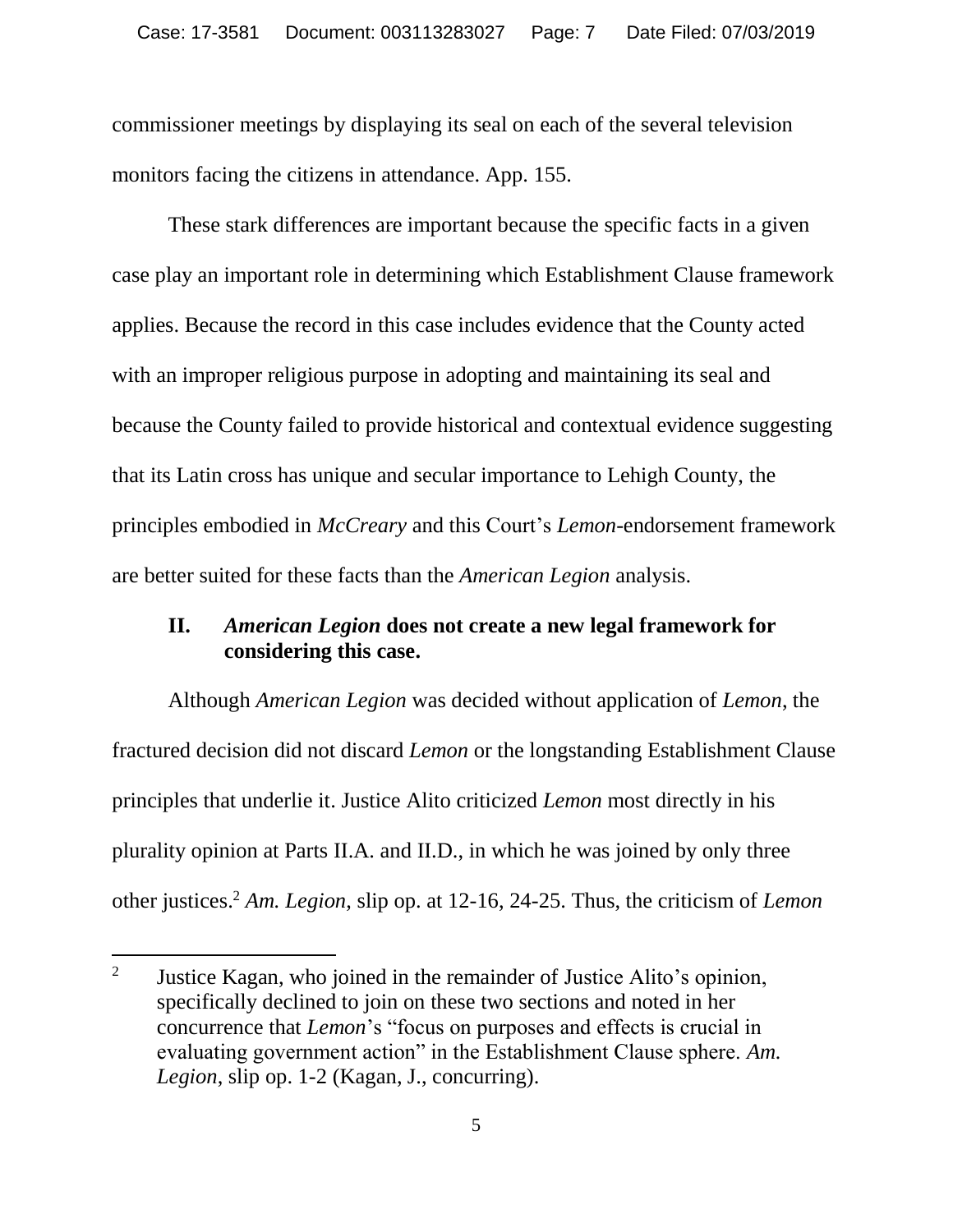in *American Legion* is like the criticism in *Van Orden*<sup>3</sup> , which did not stop the Court from applying *Lemon* in *McCreary* the very same day.

*McCreary* relied upon *Lemon* because the record pointed towards a religious purpose for the display. *McCreary*, 545 U.S. at 862 ("scrutinizing purpose does make practical sense . . . where an understanding of official objective emerges from readily discoverable fact"). With a record reflecting an original religious purpose, the Court found that deviation from *Lemon*'s purpose inquiry would have the effect of *ignoring* history. *Id.* at 863-64. To avoid this result, *McCreary* rejected the government's push to abandon or minimize the purpose inquiry, holding the inquiry is not satisfied where a claim to secular purpose is trivial or unworthy of belief. *Id.* at 865, 865 n.13.

With markedly different facts, *Van Orden* and *American Legion* took a different tack. The monument displays in both cases featured unique contexts and histories that pointed towards an original secular purpose and allowed some to interpret the religious symbols as having a secular meaning. *Van Orden*, 545 U.S. at 701 (Breyer, J., concurring); *Am. Legion*, slip op. 28-29. Those particular facts are what led the Court's controlling opinions away from *Lemon*.

<sup>3</sup> Justice Breyer's controlling plurality opinion did not apply *Lemon*; however, Justice Breyer noted that *Lemon* provided "useful guideposts," *Van Orden*, 545 U.S. at 700 (Breyer, J., concurring), whereas Justice Rehnquist's opinion, in which Justices Scalia Kennedy, and Thomas joined was more critical of the test. 545 U.S. at 686.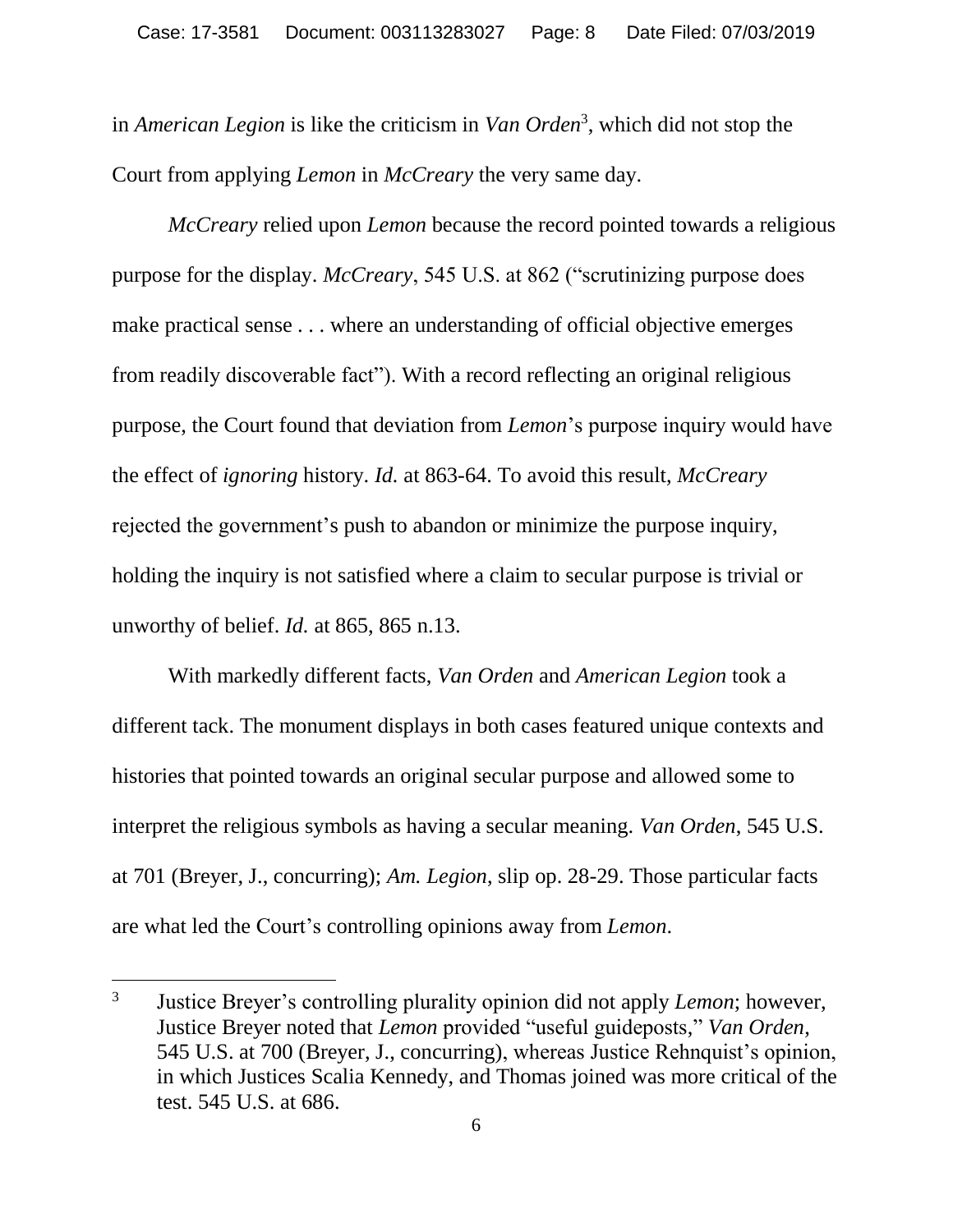Where similarly unique facts have existed in the context of seal challenges, courts applying *Lemon* have reached results that do not offend *American Legion* and *Van Orden*. In the presence of historical facts exemplifying a secular connection between the Latin cross and a particular community, courts have upheld cross-adorned seals. *Weinbaum v. City of Las Cruces*, 541 F.3d 1017, 1035 (10th Cir. 2008); *Murray v. City of Austin*, 947 F.2d 147, 155 (5th Cir. 1991). But where actual secular history was lacking and perfunctory appeals to history were made instead, seals featuring the Latin cross have been struck down. *Harris v. City of Zion*, 927 F.2d 1401, 1413-14 (7th Cir. 1991); *Robinson v. City of Edmond*, 68 F.3d 1226, 1232 (10th Cir. 1995). These outcomes track the differences in more recent Supreme Court Establishment Clause cases, even though they were decided before *American Legion* and under *Lemon*.

The consistency in these outcomes despite the varied approaches used by courts comes from consistent reliance upon core Establishment Clause principles. Before and after *Lemon*, the Supreme Court has observed that the touchstone for Establishment Clause analysis is that the "First Amendment mandates neutrality between religion and religion, and between religion and nonreligion. *Epperson v. Arkansas*, 393 U.S. 97, 104 (1968); *McCreary*, 545 U.S. at 860. As this Court has held, the clause "prohibits the government from 'promot[ing] or affiliat[ing] itself with any religious doctrine or organization.'" *Doe v. Indian River Sch. Dist.*, 653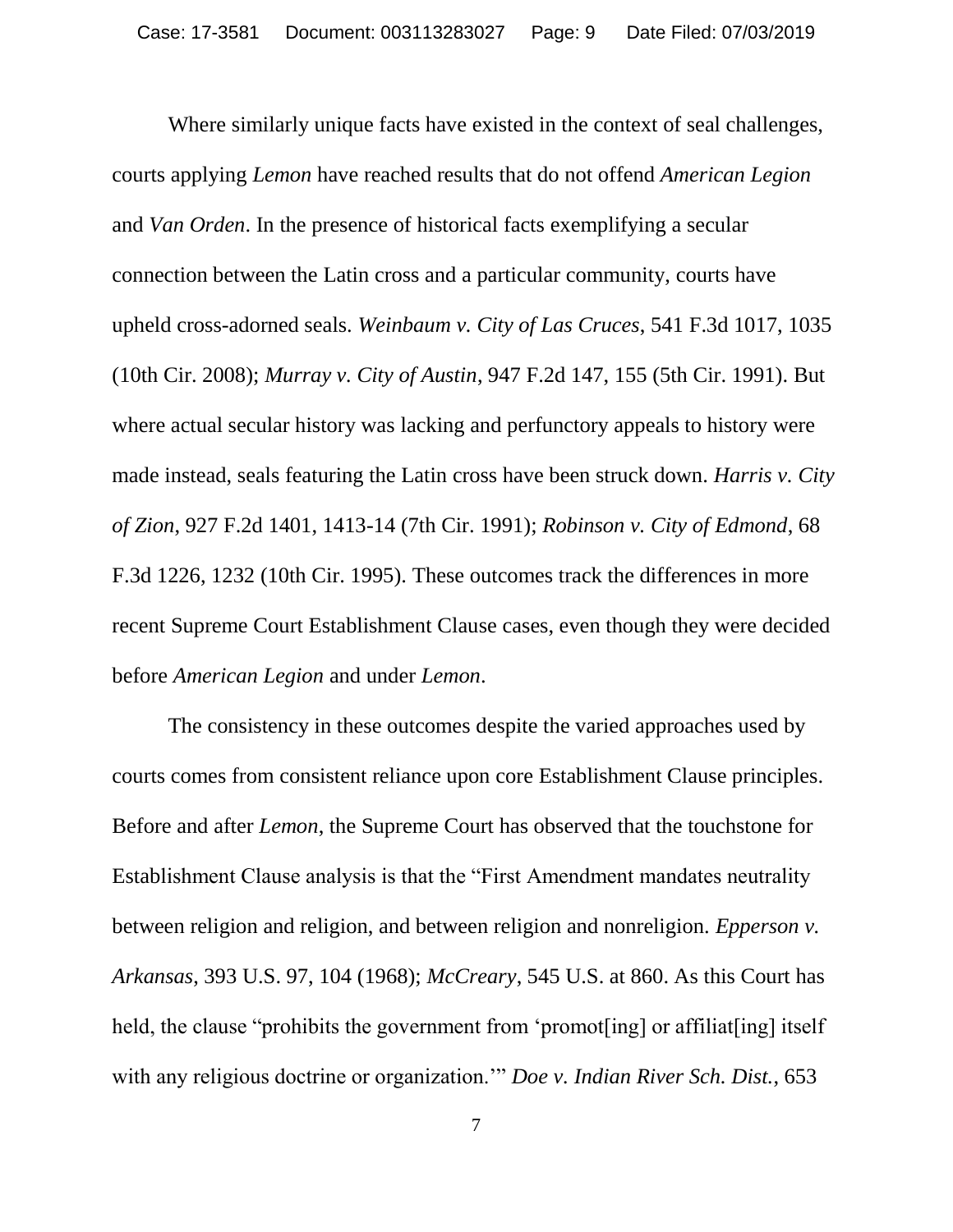F.3d 256, 269 (3d Cir. 2011) (internal citations omitted). Regardless of the chosen analytical framework, applying these guiding principles to the unique facts of this case yields another consistent result: the seal is unconstitutional.

### **III. Even if this Court concludes** *American Legion* **provides a legal framework for considering this case, the Lehigh County seal is unconstitutional.**

Even if the Court determines that *American Legion* can be applied to the facts of this case in a manner that does not stray from core Establishment Clause principles, the factual differences between this case and *American Legion* compel a different fate for the Lehigh County seal. The overtly religious purpose for the inclusion of the Latin cross and the lack of evidence to support a secular meaning of the cross strip away *American Legion*'s rationale for a presumption of constitutionality for some longstanding displays. Moreover, the Court's application of a presumption in the first place—designed for situations involving "the use, *for ceremonial, celebratory, or commemorative purposes*, of words or symbols with religious associations"—is inappropriate here because the singular symbol of Christianity was included in the seal specifically to signify Christianity. *Am. Legion*, slip op. at 15.

In addition, the facts of this case do not implicate the four considerations undergirding *American Legion*'s presumption of constitutionality. First, this Court should find no difficulty in identifying the original purpose for the inclusion of the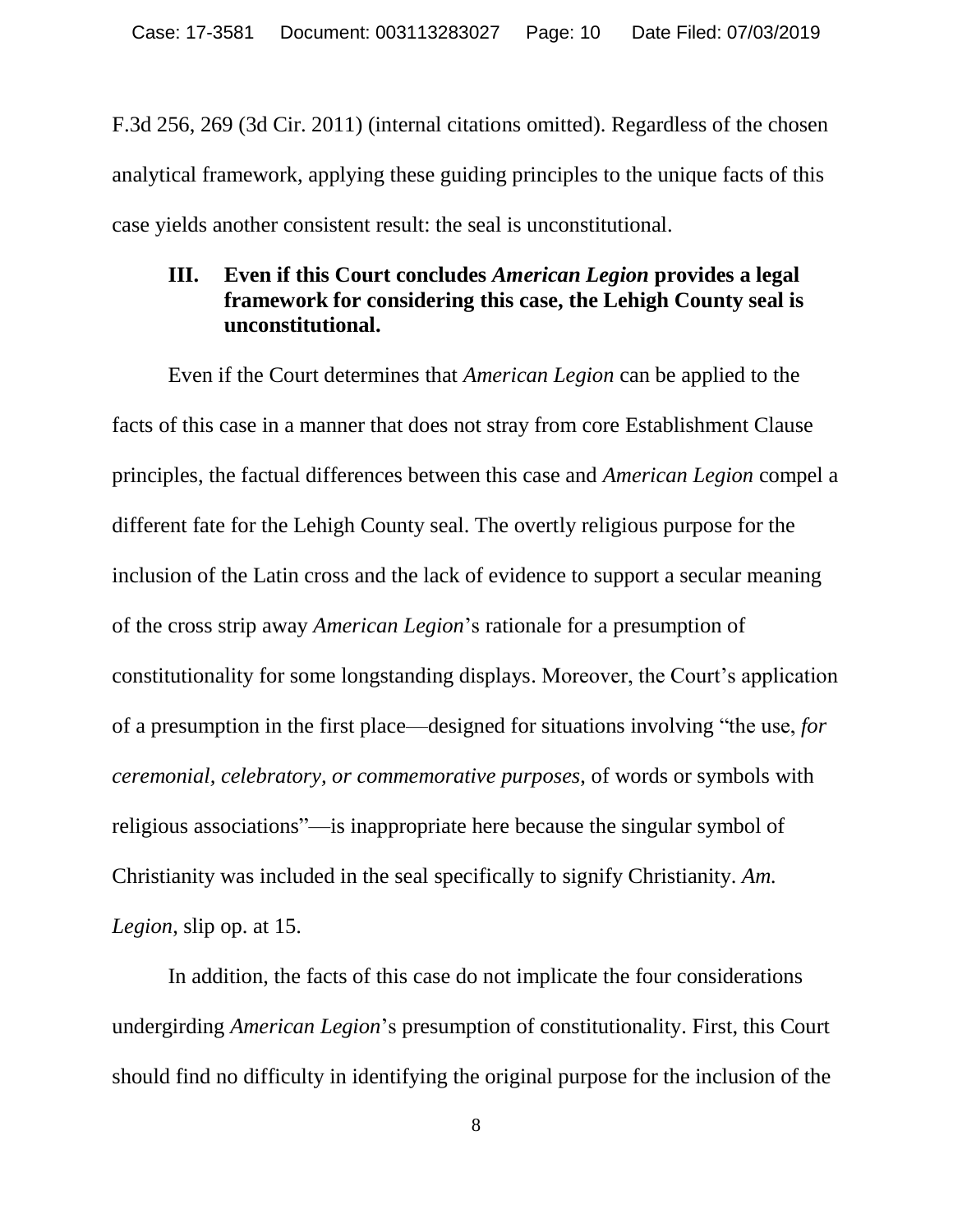Latin cross on the seal; Commissioner Hertzog's comments answer that question. Second and third, this record contains no evidence to suggest that the purpose or intended meaning of the Latin cross in the seal has multiplied or changed over time. Instead, the self-serving testimony of the County reflects a desperate attempt to make up such a claim, despite contradictory evidence. Fourth, removal of an actively-used seal, compared with that of a static monument, is far less likely to be perceived as hostile towards a religion or a community's history. The County's decades-long representation of itself as a Christian community is more hostile than any order requiring removal of the cross could be.

Even if the Lehigh County seal is afforded a presumption of constitutionality despite these differences, the unique history and context of *this* seal overcomes any presumption. Unlike the Bladensburg Cross, which carries special significance due to its connection with World War I, this seal does not enshrine any secular reference or meaning. It was designed to and successfully does honor Christianity by using the symbol of Christianity in a community where that symbol has no other unique meaning. The County was unable to supply evidence supporting its self-serving position that the seal honors Christian settlers.<sup>4</sup> If these facts do not defeat a presumption of constitutionality, presumption will become per se rule.

<sup>&</sup>lt;sup>4</sup> Moreover, the County has never taken the position that it kept the seal because it has become an important or familiar part of the community. The County produced no evidence to support such an argument, and instead of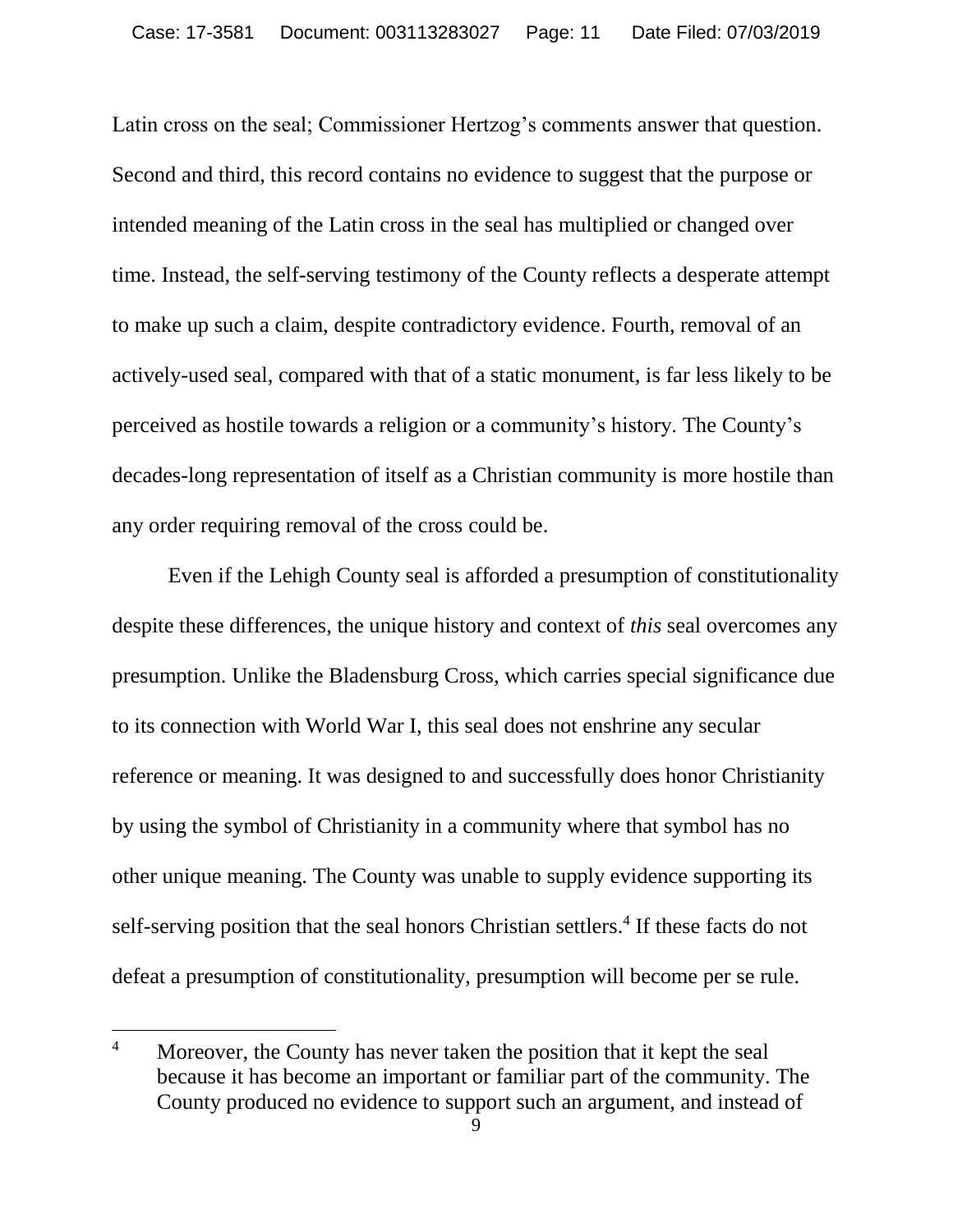#### **IV. The Court should decide this case without remand.**

The County will likely argue that *American Legion* requires the Court to remand this case for further discovery based upon the differences in the depth of the record in the two cases. But the record here is sufficiently developed. Establishment Clause jurisprudence has long held that the history and context of a display is important and that the sort of evidence the County was unable to develop in this case can significantly impact a court's Establishment Clause analysis. The well-settled importance of context guided the parties' discovery and led Plaintiffs to discover that Commissioner Hertzog's statement of religious purpose was the County's only support for its modern "reinterpretation" of the cross's meaning. There is no additional evidence the County can offer to alter this analysis.

Thus, remand is inappropriate. This Court may resolve purely legal questions where the factual record is developed. *Chavez-Alvarez v. Attorney Gen. United States*, 850 F.3d 583, 587 n. 2 (3d Cir. 2017). Moreover, the court has full discretion to resolve issues on appeal that have not been first addressed by a district court. *See Singleton v. Wullf,* 428 U.S. 106, 121 (1976). The answers to the legal questions the Court must consider in this case remain unchanged: the Lehigh County seal violates the Establishment Clause.

acting quickly to retain something familiar, the County looked into the meaning of the cross and came up with its reinterpretation of Commissioner Hertzog's statement.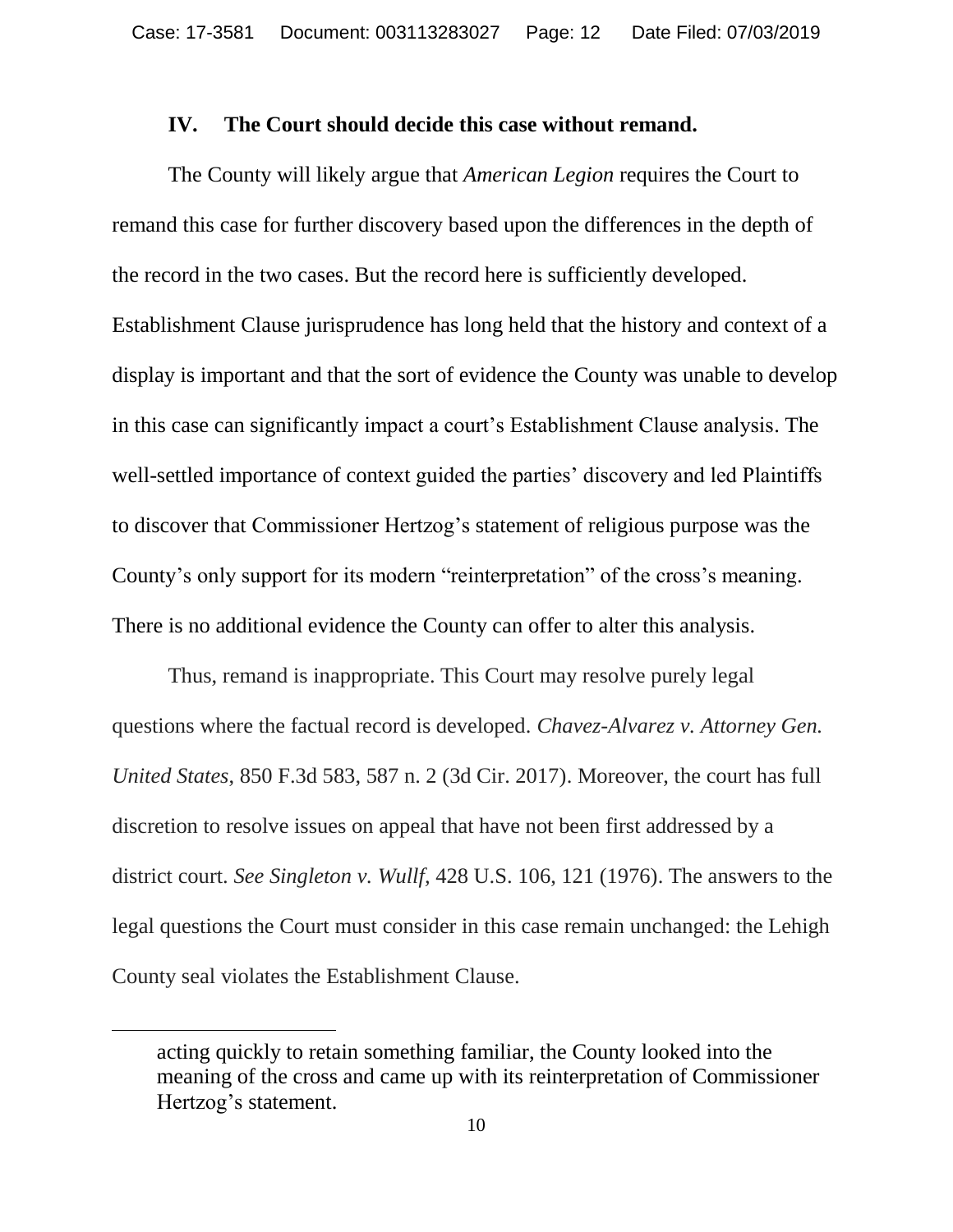Respectfully submitted,

# */s/ Marcus B. Schneider, Esq.*

Marcus B. Schneider, Esquire Pa. ID No. 208421 Steele Schneider 428 Forbes Avenue, Suite 700 Pittsburgh, Pennsylvania 15219 (412) 235-7682

*Attorney for Appellees*